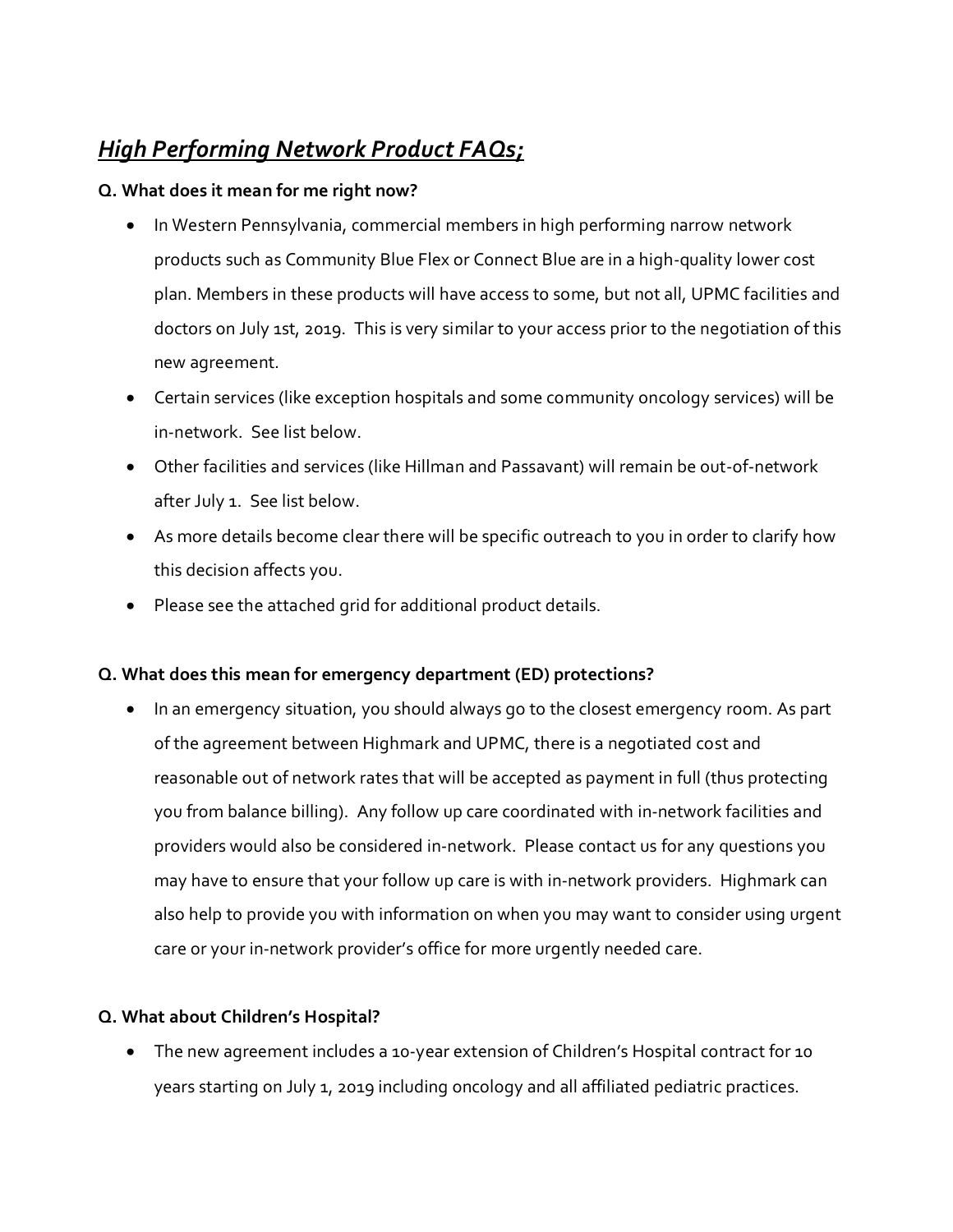## **Q. What about Western Psychiatric Institute and Clinic?**

 The new agreement includes a 10-year extension of Western Psychiatric Institute and Clinic starting on July 1, 2019.

## **Q. What does this mean to community hospitals?**

 Highmark Health is committed to its strategy of community-based, close-to-home care for its members and patients. Community hospitals will continue to play an important role in serving the needs of our members and patients going forward. A contract with UPMC does not change that.

## **Q. Will all of the planned AHN projects in the community continue?**

 Absolutely. Our plans will continue. We have made commitments to building an AHN community-focused network that will reinvent health care for consumers. We are committing to driving change in how care is delivered at the community level.

## **Q. Will this change Highmark's strategy in investing in AHN and other health systems?**

 Not at all. We are focused on doing what's right for our members and the community. Competition in health care will help drive lower costs, higher quality and innovations in care.

## **Q. Which UPMC Hospitals do I have access to?**

- Prior to the negotiated contract, your plan would have provided very limited access to UPMC doctors or hospitals. You will now have in-network access to a number of UPMC doctors and hospitals after July 1, 2019. The UPMC hospitals and other providers listed below will be in-network for you starting July 1:
	- o UPMC Altoona
	- o UPMC Bedford
	- o UPMC Cole
	- o UPMC Horizon
	- o UPMC Jameson
	- o UPMC Kane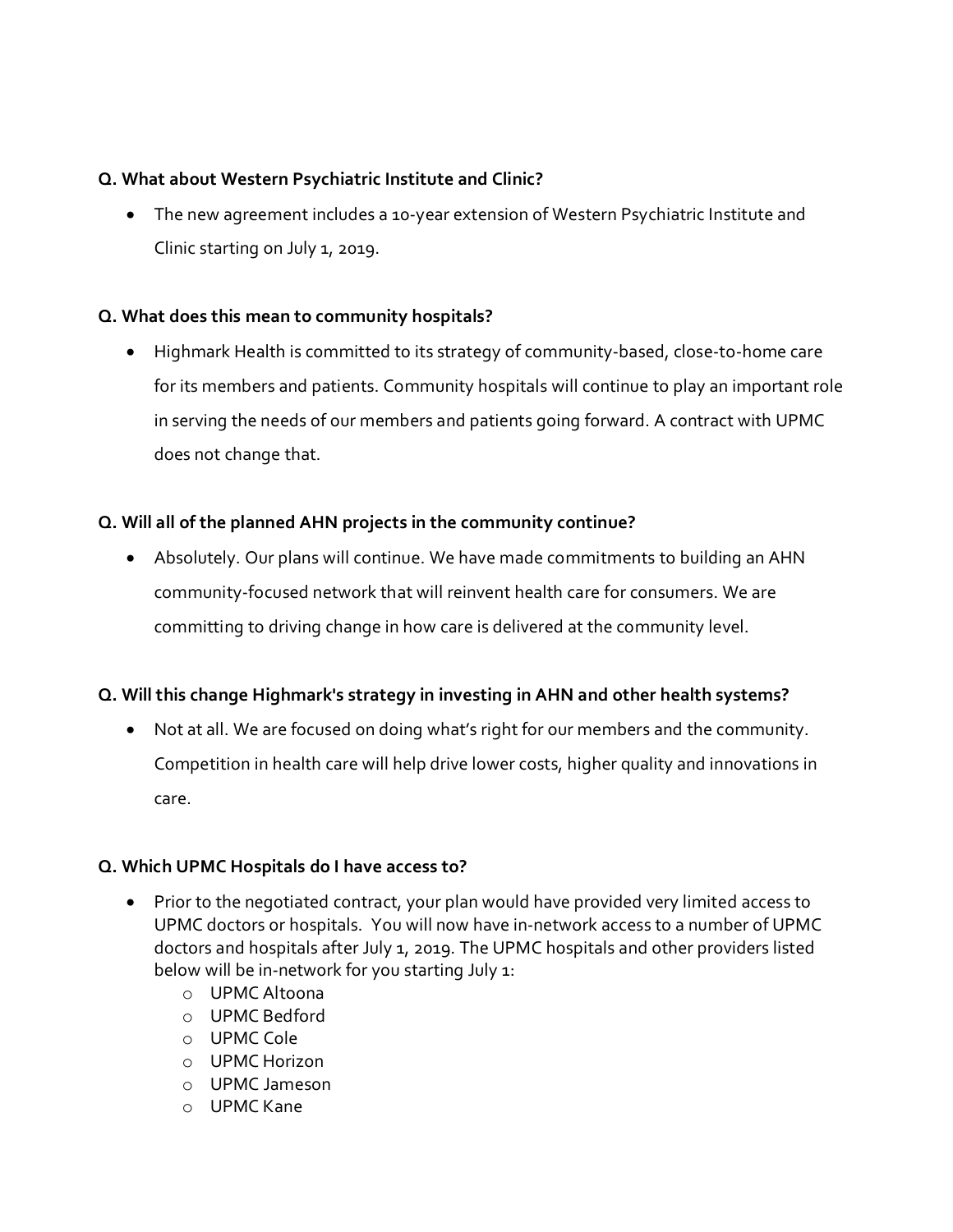- o UPMC Northwest
- o UPMC Somerset
- o Western Psychiatric Institute and Clinic of UPMC
- o Children's Hospital of Pittsburgh of UPMC (including oncology and all affiliated pediatric practices)
- o Doctors affiliated with the Hospitals listed above

## **Q. Which UPMC Joint Ventures do I have access to at Community Hospitals?**

- The UPMC hospitals and other providers listed below will be in-network for you:
	- o Butler Health System Medical Oncology
	- o Butler Health System Radiation Oncology
	- o Excela Arnold Palmer Cancer Center Greensburg (Medical & Radiation Oncology)
	- o Excela Arnold Palmer Medical Oncology Mt. Pleasant
	- o Excela Arnold Palmer Medical Oncology Norwin
	- o Grove City Medical Oncology
	- o Heritage Valley Radiation Oncology Moon
	- o Heritage Valley Radiation Oncology Beaver
	- o John P. Murtha Regional Cancer Center Johnstown (Radiation Oncology)
	- o The Regional Cancer Center Erie (Radiation Oncology)
	- o St. Clair Cancer Center
	- o IRMC Cancer Center
	- o UPMC Cancer Center at UPMC Horizon Medical & Radiation Oncology Center
	- o UPMC Cancer Center at UPMC Northwest
	- o UPMC Hillman Cancer Center Altoona (Medical & Radiation Oncology)
	- o UPMC Hillman Cancer Center Beaver (Medical Oncology)
	- o UPMC Hillman Cancer Center Greenville (Medical Oncology)
	- o UPMC Hillman Cancer Center Johnstown (Medical Oncology)
	- o UPMC Hillman Cancer Center Moon (Medical Oncology)
	- o UPMC Hillman Cancer Center New Castle (Medical Oncology)
	- o UPMC Hillman Cancer Center Uniontown (Medical Oncology)
	- o UPMC Hillman Cancer Center Washington (Medical Oncology)
	- o UPMC Hillman Cancer Center Windber (Medical Oncology)
	- o UPMC Uniontown Hospital Radiation Oncology
	- o Washington Health System Radiation Oncology
	- o Doctors affiliated with the Hospitals listed above

## **Q. Which UPMC Hospitals remain out of network?**

- The hospitals listed below will remain out-of-network after July 1st:
	- o Magee-Women's Hospital of UPMC
	- o UPMC East
	- o UPMC Mercy